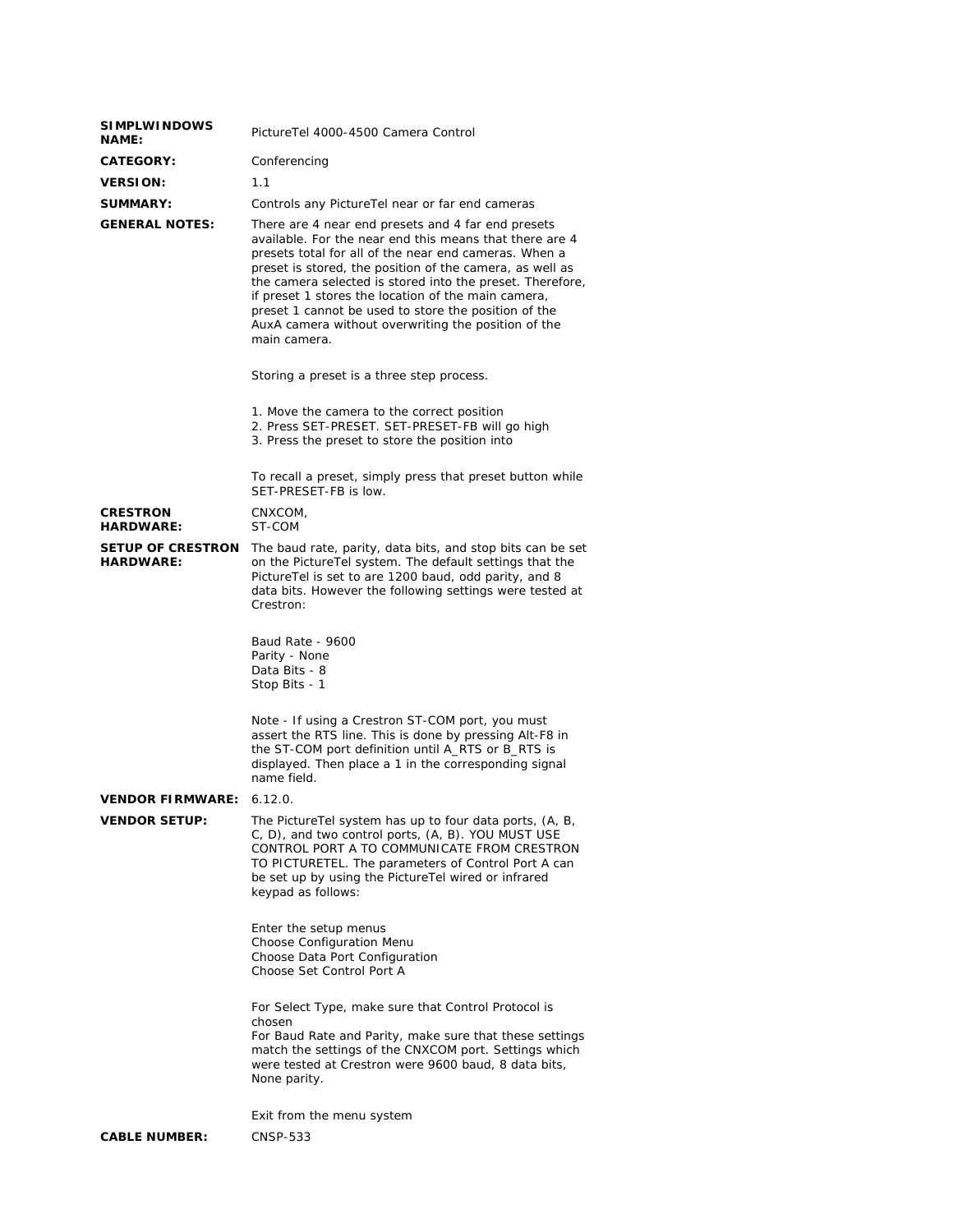## **CONTROL:**

| <b>MAIN-CAM</b>   | D | Momentary input to select the main camera<br>for control                                                                                                              |
|-------------------|---|-----------------------------------------------------------------------------------------------------------------------------------------------------------------------|
| DOC-CAM           | D | Momentary input to select the doc camera for<br>control                                                                                                               |
| AUXA-CAM          | D | Momentary input to select the AuxA camera<br>for control                                                                                                              |
| <b>AUXB-CAM</b>   | D | Momentary input to select the AuxB camera<br>for control                                                                                                              |
| <b>FAR-CAM</b>    | D | Momentary input to select the far camera for<br>control                                                                                                               |
| <b>LEFT</b>       | D | Pan the selected camera left                                                                                                                                          |
| <b>RIGHT</b>      | D | Pan the selected camera right                                                                                                                                         |
| <b>UP</b>         | D | Tilt the selected camera up                                                                                                                                           |
| <b>DOWN</b>       | D | Tilt the selected camera down                                                                                                                                         |
| ZOOM-IN           | D | Zoom the selected camera tight                                                                                                                                        |
| ZOOM-OUT          | D | Zoom the selected camera wide                                                                                                                                         |
| <b>PRESET-1</b>   | D | Select preset 1 (near or far end)                                                                                                                                     |
| PRESET-2          | D | Select preset 2 (near or far end)                                                                                                                                     |
| <b>PRESET-3</b>   | D | Select preset 3 (near or far end)                                                                                                                                     |
| <b>PRESET-4</b>   | D | Select preset 4 (near or far end)                                                                                                                                     |
| <b>SET-PRESET</b> | D | Momentary input to put the module into store<br>mode. If a preset is pressed while in store<br>mode, the current camera and location will be<br>stored to that preset |

 $\mathcal{L}^{\text{max}}_{\text{max}}$ 

## **FEEDBACK:**

| <b>MAIN-CAM-FB</b>   | D  | Indicates that the main camera is being<br>controlled                                                                                                                             |
|----------------------|----|-----------------------------------------------------------------------------------------------------------------------------------------------------------------------------------|
| <b>DOC-CAM-FB</b>    | D  | Indicates that the doc camera is being<br>controlled                                                                                                                              |
| <b>AUXA-CAM-FB</b>   | D  | Indicates that the AuxA camera is being<br>controlled                                                                                                                             |
| <b>AUXB-CAM-FB</b>   | D. | Indicates that the AuxB camera is being<br>controlled                                                                                                                             |
| <b>FAR-CAM-FB</b>    | D  | Indicates that the far end camera is being<br>controlled                                                                                                                          |
| <b>PRESET-1-FB</b>   | D. | Indicates that preset 1 was last selected                                                                                                                                         |
| <b>PRESET-2-FB</b>   | D  | Indicates that preset 2 was last selected                                                                                                                                         |
| <b>PRESET-3-FB</b>   | D. | Indicates that preset 3 was last selected                                                                                                                                         |
| <b>PRESET-4-FB</b>   | D  | Indicates that preset 4 was last selected                                                                                                                                         |
| <b>SET-PRESET-FB</b> | D  | Indicates that store mode is on. If a preset is<br>pressed while this signal is high, then the<br>current position of the camera will be stored<br>into the selected preset.      |
| PTEL-TX\$            | S  | Serial data string to be routed to the CNXCOM<br>card designated for control of the PictureTel<br>system. All switching commands are contained<br>within this serial data signal. |